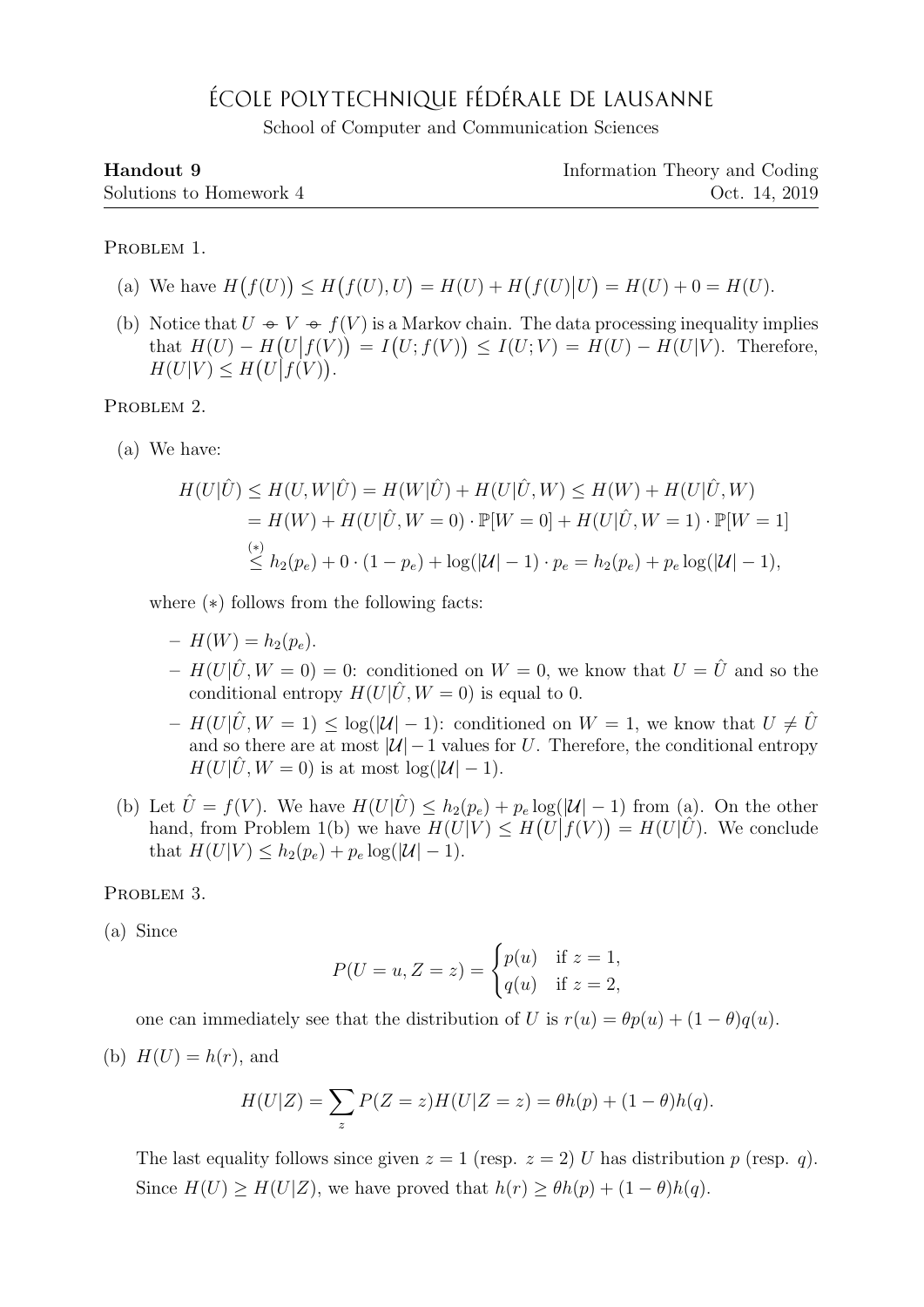PROBLEM 4.

(a) We have:

$$
S = \sum_{u \in \mathcal{U}} \max \{ P_1(u), P_2(u) \} \stackrel{(*)}{\leq} \sum_{u \in \mathcal{U}} (P_1(u) + P_2(u))
$$
  
= 
$$
\sum_{u \in \mathcal{U}} P_1(u) + \sum_{u \in \mathcal{U}} P_2(u) = 1 + 1 = 2,
$$

It is easy to see from (\*) that  $S = 2$  if and only if  $\max\{P_1(u), P_2(u)\} = P_1(u) + P_2(u)$ for all  $u \in \mathcal{U}$ , which is equivalent to say that there is no  $u \in \mathcal{U}$  for which we have  $P_1(u) > 0$  and  $P_2(u) > 0$ . In other words,  $S = 2$  if and only if

$$
\{u \in \mathcal{U} : P_1(u) > 0\} \cap \{u \in \mathcal{U} : P_2(u) > 0\} = \emptyset.
$$

(b) Let  $l_i = \lceil \log_2 \frac{S}{\max\{P_1(a_i)\}}\rceil$  $\frac{S}{\max\{P_1(a_i), P_2(a_i)\}}$ , and let us compute the Kraft sum:

$$
\sum_{i=1}^{M} 2^{-l_i} \le \sum_{i=1}^{M} 2^{-\log_2 \frac{S}{\max\{P_1(a_i), P_2(a_i)\}}} = \sum_{i=1}^{M} \frac{\max\{P_1(a_i), P_2(a_i)\}}{S} = 1.
$$

Since the Kraft sum is at most 1, there exists a prefix-free code where the length of the codeword associated to  $a_i$  is  $l_i$ .

(c) Since the code constructed in (b) is prefix free, it must be the case that  $\overline{l} \geq H(U)$ . In order to prove the upper bounds, let  $P^*$  be the true distribution (which is either  $P_1$  or  $P_2$ ). It is easy to see that  $P^*(a_i) \leq \max\{P_1(a_i), P_2(a_i)\}\)$  for all  $1 \leq i \leq M$ . We have:

$$
\overline{l} = \sum_{i=1}^{M} P^*(a_i) . l_i = \sum_{i=1}^{M} P^*(a_i). \left[ \log_2 \frac{S}{\max\{P_1(a_i), P_2(a_i)\}} \right]
$$
  

$$
< \sum_{i=1}^{M} P^*(a_i). \left( 1 + \log_2 \frac{S}{\max\{P_1(a_i), P_2(a_i)\}} \right)
$$
  

$$
= \sum_{i=1}^{M} P^*(a_i). \left( 1 + \log S + \log_2 \frac{1}{\max\{P_1(a_i), P_2(a_i)\}} \right)
$$
  

$$
= 1 + \log S + \sum_{i=1}^{M} P^*(a_i). \log_2 \frac{1}{\max\{P_1(a_i), P_2(a_i)\}}
$$
  

$$
\stackrel{(*)}{\leq} 1 + \log S + \sum_{i=1}^{M} P^*(a_i). \log_2 \frac{1}{P^*(a_i)} = H(U) + \log S + 1 \le H(U) + 2,
$$

where the inequality (\*) uses the fact that  $P^*(a_i) \leq \max\{P_1(a_i), P_2(a_i)\}\)$  for all  $1 \leq$  $i \leq M$ .

(d) Now let  $l_i = \lceil \log_2 \frac{S}{\max\{P_1(a_i)\}}\rceil$  $\frac{S}{\max\{P_1(a_i),...,P_k(a_i)\}}$ , and let us compute the Kraft sum:

$$
\sum_{i=1}^{M} 2^{-l_i} \le \sum_{i=1}^{M} 2^{-\log_2 \frac{S}{\max\{P_1(a_i),\dots,P_k(a_i)\}}} = \sum_{i=1}^{M} \frac{\max\{P_1(a_i),\dots,P_k(a_i)\}}{S} = 1.
$$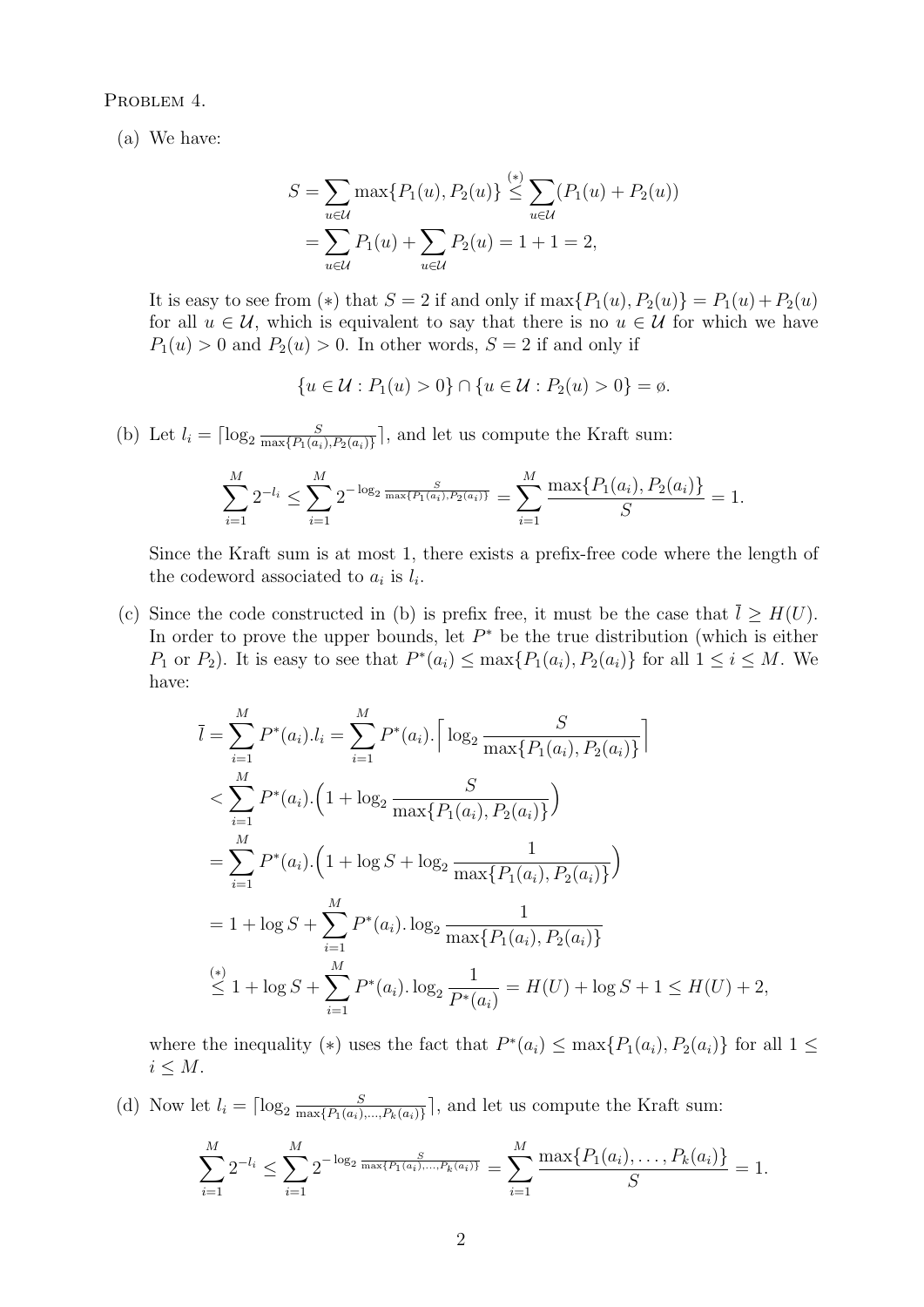Since the Kraft sum is at most 1, there exists a prefix-free code where the length of the codeword associated to  $a_i$  is  $l_i$ . Since the code is prefix free, it must be the case that  $\overline{l} \geq H(U)$ . In order to prove the upper bounds, let  $P^*$  be the true distribution (which is either  $P_1$  or ... or  $P_k$ ). It is easy to see that  $P^*(a_i) \leq \max\{P_1(a_i), \ldots, P_k(a_i)\}\$  for all  $1 \leq i \leq M$ . We have:

$$
\overline{l} = \sum_{i=1}^{M} P^*(a_i) . l_i = \sum_{i=1}^{M} P^*(a_i) . \left[ \log_2 \frac{S}{\max\{P_1(a_i), \dots, P_k(a_i)\}} \right]
$$
  

$$
< \sum_{i=1}^{M} P^*(a_i) . \left( 1 + \log_2 \frac{S}{\max\{P_1(a_i), \dots, P_k(a_i)\}} \right)
$$
  

$$
= \sum_{i=1}^{M} P^*(a_i) . \left( 1 + \log_2 S + \log_2 \frac{1}{\max\{P_1(a_i), \dots, P_k(a_i)\}} \right)
$$
  

$$
= 1 + \log_2 S + \sum_{i=1}^{M} P^*(a_i) . \log_2 \frac{1}{\max\{P_1(a_i), \dots, P_k(a_i)\}}
$$
  

$$
\stackrel{(*)}{\leq} 1 + \log_2 S + \sum_{i=1}^{M} P^*(a_i) . \log_2 \frac{1}{P^*(a_i)} = H(U) + \log_2 S + 1,
$$

where the inequality (\*) uses the fact that  $P^*(a_i) \leq \max\{P_1(a_i), \ldots, P_k(a_i)\}\;$  for all  $1 \leq i \leq M$ . Now notice that  $\max\{P_1(a_i), \ldots, P_k(a_i)\} \leq \sum_{j=1}^k P_j(a_i)$  for all  $1 \leq i \leq M$ . Therefore, we have

$$
S = \sum_{i=1}^{M} \max\{P_1(a_i), \dots, P_k(a_i)\} \le \sum_{i=1}^{M} \sum_{j=1}^{k} P_j(a_i) = \sum_{j=1}^{k} \sum_{i=1}^{M} P_j(a_i) = \sum_{j=1}^{k} 1 = k.
$$

We conclude that  $H(U) \leq \overline{l} \leq H(U) + \log S + 1 \leq H(U) + \log k + 1$ .

PROBLEM 5.

(a) We prove the identity by induction on  $n \geq 1$ . For  $n = 1$ , the identity is trivial. Let  $n > 1$  and suppose that the identity is true up to  $n - 1$ . We have:

$$
I(Y_1^{n-1}; X_n) = I(Y_1^{n-2}, Y_{n-1}; X_n) \stackrel{(*)}{=} I(Y_1^{n-2}; X_n) + I(X_n; Y_{n-1}|Y_1^{n-2})
$$
  

$$
\stackrel{(**)}{=} \left(\sum_{i=1}^{n-2} I(X_n; Y_i|Y_1^{i-1})\right) + I(X_n; Y_{n-1}|Y_1^{n-2}) = \sum_{i=1}^{n-1} I(X_n; Y_i|Y_1^{i-1}).
$$

The identity  $(*)$  is by the chain rule for mutual information, and the identity  $(**)$  is by the induction hypothesis.

(b) For every  $0 \leq i \leq n$ , define  $a_i = I(X_{i+1}^n; Y_1^i)$ , and for every  $1 \leq i \leq n$ , define  $b_i = I(X_{i+1}^n; Y_1^{i-1})$ . It is easy to see that  $a_0 = a_n = 0$ . We have:  $\sum_{n=1}^{\infty}$  $i=1$  $I(X_{i+1}^n; Y_i | Y_1^{i-1}) \stackrel{(*)}{=} \sum_{i=1}^n$  $i=1$  $\left(I(X_{i+1}^n; Y_1^i) - I(X_{i+1}^n; Y_1^{i-1})\right) = \left(\sum_{i=1}^n Y_i^i\right)$  $i=1$  $a_i$ ) –  $\Big(\sum_{n=1}^{n}$  $i=1$  $b_i$  $\stackrel{(**)}{=} \left( \sum_{n=1}^{n-1} \right)$  $i=0$  $a_i$ ) –  $\Big(\sum_{n=1}^{n}$  $i=1$  $b_i$ ) =  $\left(\sum_{i=1}^n a_i\right)$  $i=1$  $a_{i-1}$ ) –  $\Big(\sum_{n=1}^{n}$  $i=1$  $b_i$ ) =  $\sum_{i=1}^{n}$  $i=1$  $\big(a_{i-1} - b_i\big)$  $=\sum_{n=1}^{\infty}$  $\frac{i=1}{i}$  $\left(I(X_i^n; Y_1^{i-1}) - I(X_{i+1}^n; Y_1^{i-1})\right) \stackrel{(***)}{=} \sum_{i=1}^n$  $i=1$  $I(Y_1^{i-1}; X_i | X_{i+1}^n).$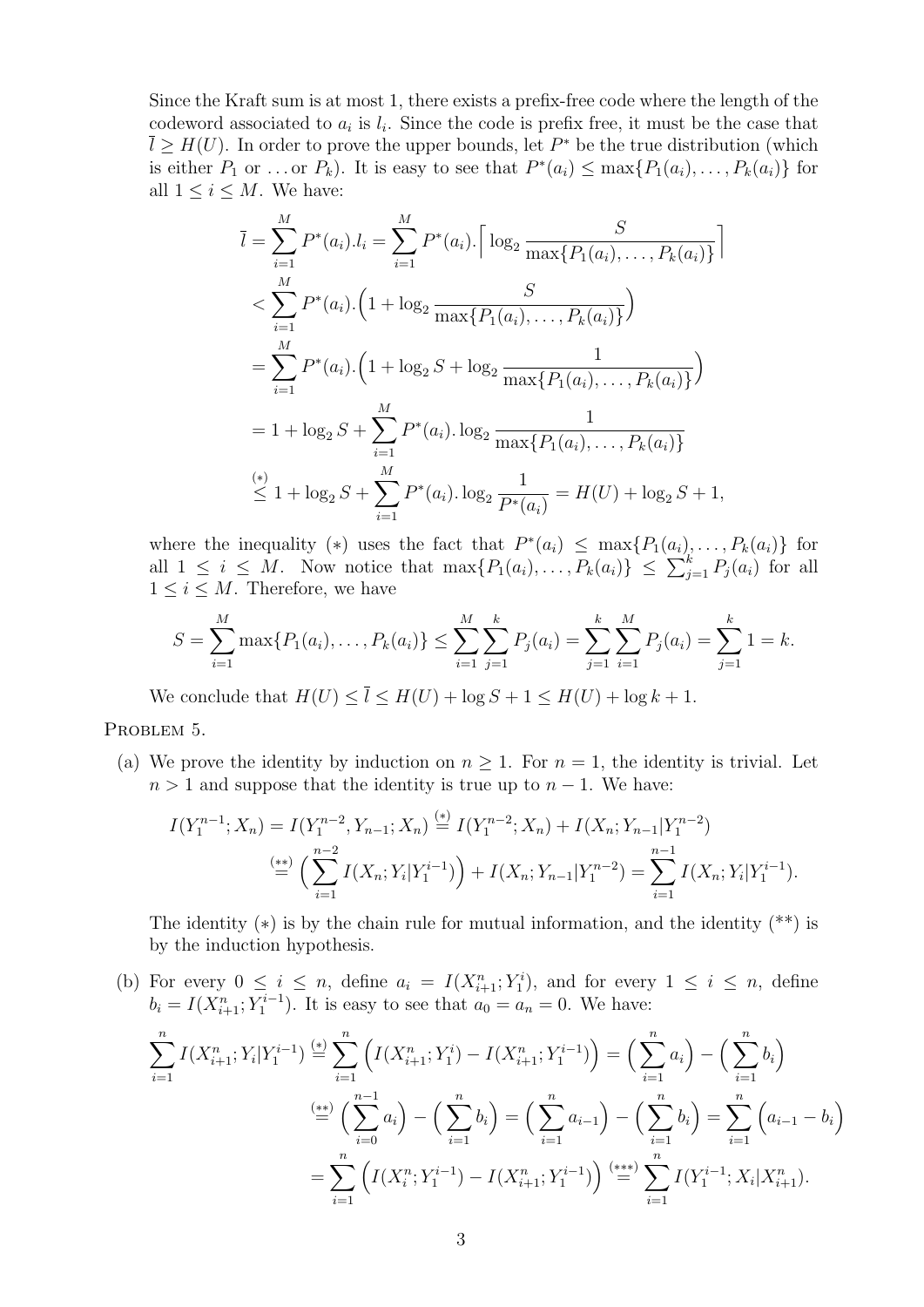The identities (∗) and (∗∗∗) are by the chain rule for mutual information. The identity (\*\*) follows from the fact that  $a_0 = a_n = 0$ , which implies that  $\sum_{n=1}^n$  $i=1$  $a_i = \sum^{n-1}$  $i=0$  $a_i$ .

PROBLEM 6.

- (a) The number of binary sequences of length  $n$  that have a given substring of length  $m \leq n$  is  $2^{n-m}$ : for each of the  $n-m$  positions outside the substring we have 2 choices. Consequently the number of words in  $A_i$  that have  $C(i)$  as an initial substring (prefix) is  $2^{l_j-l_i}$  and similarly for the number of words that have  $C(i)$  as a suffix.
- (b) The words removed in (∗) and (∗∗) are precisely those discussed in (a). As some of those may have been removed in a prior step, and since the words in  $(*)$  and  $(**)$ may overlap, the number of words removed is at most  $2 \cdot 2^{l_j - l_i} = 2^{l_j - l_i + 1}$ .
- (c) The number of words removed from  $A_i$  at the time we test  $A_i \neq \emptyset$  is at most

$$
\sum_{m=1}^{i-1} 2^{l_i - l_m + 1} = 2^{l_i} 2 \sum_{m=1}^{i-1} 2^{-l_m} < 2^{l_i}
$$

since  $\sum_{m=1}^{i-1} 2^{-l_m} < \sum_{m=1}^{k} 2^{-l_m} \le \frac{1}{2}$  $\frac{1}{2}$ . As the initial size of  $A_i$  was  $2^{l_i}$  we see that  $A_i$  is not empty at the time of the test, and thus the algorithm will not fail.

- (d) We know from (c) that algorithm will not fail. Since  $\mathcal{C}(i)$  is chosen from  $A_i$  it is of length  $l_i$ . Also, steps (\*) and (\*\*) ensure that  $\mathcal{C}(i)$  is neither a prefix nor a suffix of  $\mathcal{C}(j)$  for  $j > i$ . On the other hand since  $l_1 \leq \cdots \leq l_k$ ,  $\mathcal{C}(i)$  can not be a prefix or suffix of  $\mathcal{C}(j)$  for  $j < i$  either. So the returned code is fix-free.
- (e) Choosing  $l(u) = \lceil \log \frac{1}{p(u)} \rceil + 1$  yields

$$
\log \frac{1}{p(u)} + 1 \le l_i \le \log \frac{1}{p(u)} + 2.
$$

The right hand side inequality ensures  $E[l(U)] \leq H(U) + 2$ , whereas the left hand side inequality ensures  $2^{-l(u)} \le p(u)/2$  and thus  $\sum_{u} 2^{-l(u)} \le 1/2$  and consequently the existence of a fix-free code  $C$  with these lengths.

## PROBLEM 7.

(a) We can write the following chain of inequalities:

$$
Q^{n}(\mathbf{x}) \stackrel{1}{=} \prod_{i=1}^{n} Q(x_i) \stackrel{2}{=} \prod_{a \in \mathcal{X}} Q(a)^{N(a|\mathbf{x})} \stackrel{3}{=} \prod_{a \in \mathcal{X}} Q(a)^{n} \mathbb{P}_{\mathbf{x}}(a) = \prod_{a \in \mathcal{X}} 2^{n} \mathbb{P}_{\mathbf{x}}(a) \log Q(a) \tag{1}
$$

$$
= \prod_{a \in \mathcal{X}} 2^{n(P_{\mathbf{x}}(a) \log Q(a) - P_{\mathbf{x}}(a) \log P_{\mathbf{x}}(a) + P_{\mathbf{x}}(a) \log P_{\mathbf{x}}(a))}
$$
(2)

$$
=2^{n\sum_{a\in\mathcal{X}}(-P_{\mathbf{x}}(a)\log\frac{P_{\mathbf{x}}(a)}{Q(a)}+P_{\mathbf{x}}(a)\log P_{\mathbf{x}}(a))}=2^{n(-D(P_{\mathbf{x}}||Q)+H(P_{\mathbf{x}}))},
$$

where 1 follows because the sequence is i.i.d., grouping symbols gives 2, and 3 is the definition of type.